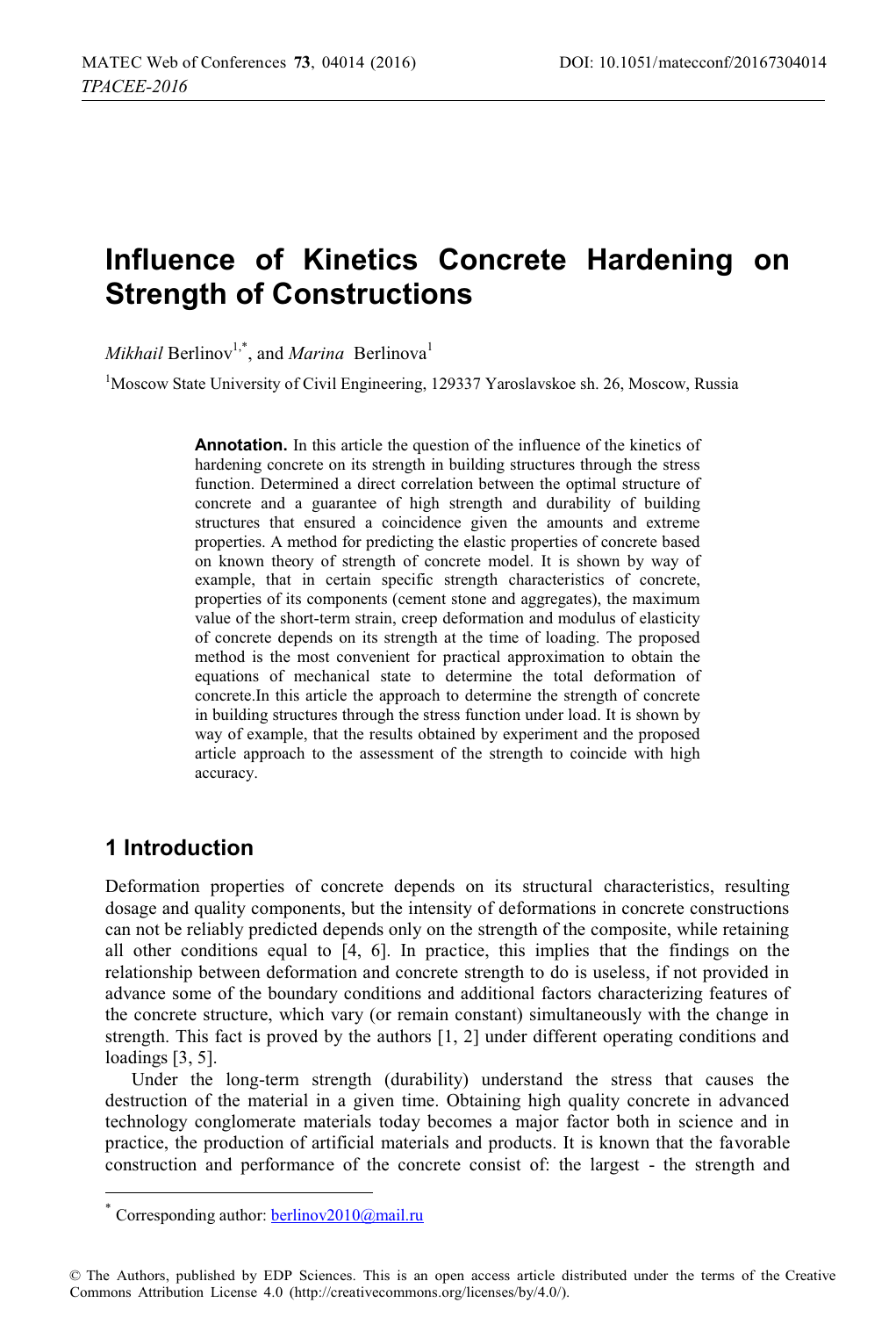elasticity; least - creep, porosity and defects in the structure. According to the law "alignment" I.A.Rybev, which reflects a high quality performance products, provided that the specific values of the properties are at specified values, you must use the following principle: a comparison of materials in the research and practical developments are not as often made - equal to or under the same conditions (which can result in large errors) but only when the respective conditions, i.e. under optimal - similar to each other, structures.

## **2 Method**

This assumption establishes a direct connection between the properties and the optimal structure parameters. In other words, the guarantee of high (if not higher) quality products to accepted technology of its production is given a coincidence and extreme properties of the amounts, which is possible only when the optimal structure.

In particular, to improve the reliability of the valuation of deformation characteristics of concrete, along with the strength necessary for the long-term deformation (creep and shrinkage) to take into account the specific (by volume) amount of water in the mixing of concrete, which is closely correlated with the initial moisture content of the concrete; for short-term deformation (initial elastic modulus and ultimate strains) to take into account the specific (by weight) of cement paste content in the concrete mix, which determines the ratio of cement paste and aggregate in the hardened concrete.

Prediction of the elastic properties of concrete can be made using methods known in the theory of strength of concrete models:

linear -

$$
\frac{1}{E_b(\tau)} = b_0 + b_1 P_z + b_2 \frac{P_z}{R_b(\tau)} + b_3 \frac{1 - P_z}{E_a}
$$
 (1)

and nonlinear –

$$
\frac{1}{E_b(\tau)} = b_0 + b_1 P_z + b_2 \frac{P_z^{\varphi}}{[R_b(\tau)]^{\psi}} + b_3 \frac{1 - P_z}{E_a}
$$
 (2)

Where  $R_b(\tau)$ - the strength of concrete loaded at a time  $\tau$ ,  $E_b(\tau)$ -initial modulus of elasticity of concrete loaded on the age  $\tau$ ;  $P_z$  - Specific (by weight) content of cement paste in compacted concrete mix;  $E_a$  - modulus of elasticity of the filler;  $b_0$ ,  $b_1$ ,  $b_2$  and  $b<sub>3</sub>$  - deformability parameters taken from experimental data.

#### **3 Results**

Summarizing, we can write:

$$
\frac{1}{E_b(\tau)} = a + \frac{b}{R_b(\tau)^m} = \frac{1}{R_b(\tau)^m} \left[ aR_b(\tau)^m + b \right] \tag{3}
$$

where  $a = a(P_z, E_a)$ ;  $b = b(P_z)$ ;  $m = 1$  and or 0.75. Maximum short-term strain on the concrete «  $\sigma - \varepsilon$  » curve: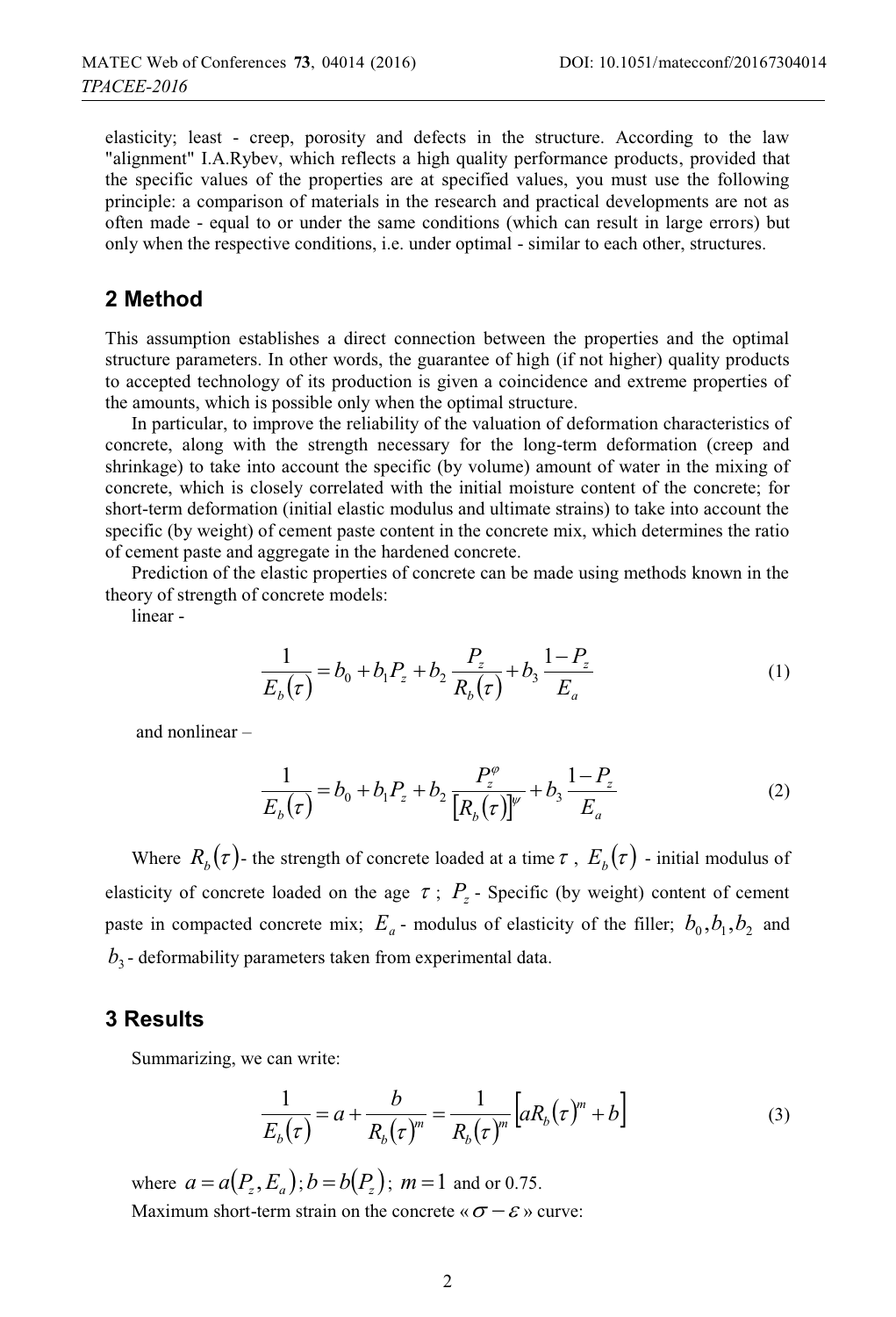$$
\varepsilon_R = \frac{R_b(\tau)}{E_b(\tau)} + 274 \times 10^{-8} P_z \frac{0.3 + 1.8 \bar{e}_0}{0.3 + \bar{e}_0} \frac{E_b(\tau)}{R_b(\tau)}
$$
(4)

where  $\overline{e}_0 = \frac{e}{h}$  - relative eccentricity of load application.

Limit specific concrete creep deformation, constant load loaded at a time determined by the formulas:

$$
C(\infty, \tau) = k_c \frac{W}{R_b(\tau)}
$$
\n(5)

or

$$
C(\infty, \tau) = k_c \frac{W}{R_m + \Delta} \tag{6}
$$

here  $R_m$ - the strength characteristics of cement paste at the start of loading,  $W$ - the quantitative value of the aqueous component in the concrete mix,  $k_c$  - individual constant coefficient of concrete.

When the strength of concrete in the  $\tau = 28 \text{ days}$ . concrete creep age defined by the formula (5), where  $k_c W = C(\infty, 28) R_b(28)$ .

Assume the notation

$$
a_n = C(\infty, 28) R_b(28) \tag{7}
$$

and substituting (7) the expression (6), we obtain  $C(\infty, \tau) = \frac{\alpha_n}{R_b(\tau)}$ *b n*  $C(\infty, \tau) = \frac{a_n}{R(\tau)}$ , and taking into account the duration of the stress full expression to creep measures will be:

$$
C(t,\tau) = \frac{1}{R_b(\tau)} a_n f(t-\tau)
$$
\n(8)

Equation (6) differs from (8) by the presence of the parameter  $\Delta \neq 0$ , and is used instead of the matrix  $R_m$  strength concrete strength in the record  $R_b(\tau)$  that is most convenient for practice approximations.

If we assume that the initial relative level of stress

$$
\eta(\tau) = \frac{\sigma(\tau)}{R_b(\tau)}\tag{9}
$$

and specific to them creep

$$
\overline{S}_r(\tau) = \eta(\tau) \left[ 1 + V_r \eta(\tau)^m \right] \tag{10}
$$

it can be written for each particular strain stress function: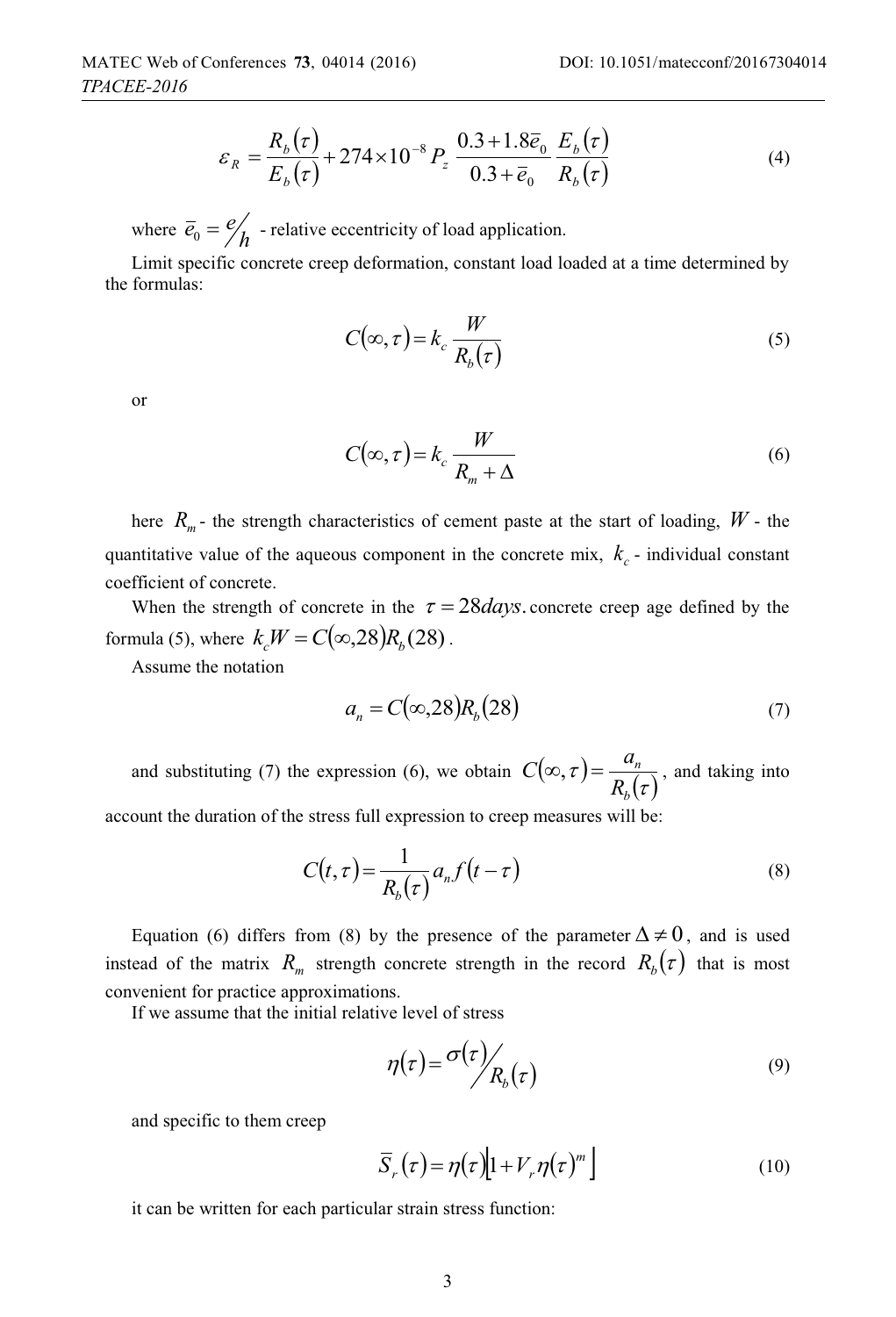$$
S_r(\tau) = R_b(\tau)\overline{S}_r(\tau) \tag{11}
$$

If  $T(\tau) = 20^{\circ} C$ ,  $W(\tau) = 50\%$  and  $S(\tau) = const$ , taking into account the record (3) and  $m = 1$  obtain the record:

$$
\varepsilon^{3m}(t,t_0) = \overline{S}_k \Big[ aR_b(t_0) + b \Big] + \overline{S}_c(t_0) a_n f\big(t - t_0\big) \tag{12}
$$

or

$$
\varepsilon^{3m}(t, t_0) = \frac{R_b(t_0)}{R_b(t)} \overline{S}_k(t_0) [aR_b(t_0) + b] +
$$
  
+ 
$$
\overline{S}_c(t_0) \left[ a_n f(t - t_0) + b \left( 1 - \frac{R_b(t_0)}{R_b(t)} \right) \right]
$$
 (13)

$$
d\varepsilon^{3m}(t,\tau) = \delta_k(\tau)\frac{\partial}{\partial \tau}\overline{S}_k(\tau)d\tau + a_n f(t-\tau)\frac{\partial}{\partial \tau}\overline{S}_c(\tau)d\tau
$$
 (14)

where,

$$
\delta_k(\tau) = aR_b(\tau) + b \tag{15}
$$

*a* and *b* take the same meanings as in the formula (3), as  $a_n$  calculated from (7).

If the overall record of the equation of the mechanical condition of the concrete substitute (12 and 14), we obtain a record of private strain

$$
\varepsilon(t,t_0) = \varepsilon^{3m}(t,t_0) + \int_{t_0}^t d\varepsilon^{3m}(t,\tau)
$$
\n(16)

spending is not complicated iteration write

$$
\varepsilon(t,t_0) = \delta_k(t)\overline{S}_k(t) + a_n f(0)\overline{S}_c(t) - \int_{t_0}^t \overline{S}_k(\tau)\frac{\partial}{\partial \tau} \delta_k(\tau) d\tau - \int_{t_0}^{\tau} a_n \overline{S}_c(\tau)\frac{\partial}{\partial \tau} f(t-\tau) d\tau.
$$
\n(17)

We use the expression (13) for recording the total relative deformations

$$
d\varepsilon^{3m}(t,\tau) = \frac{1}{E_b(\tau)} \frac{\partial}{\partial \tau} \sigma_k(\tau) d\tau + C^*(t,\tau) \frac{\partial}{\partial \tau} \sigma_c(\tau) d\tau \tag{18}
$$

Further, by rewriting the expression (18) together with (13) we obtain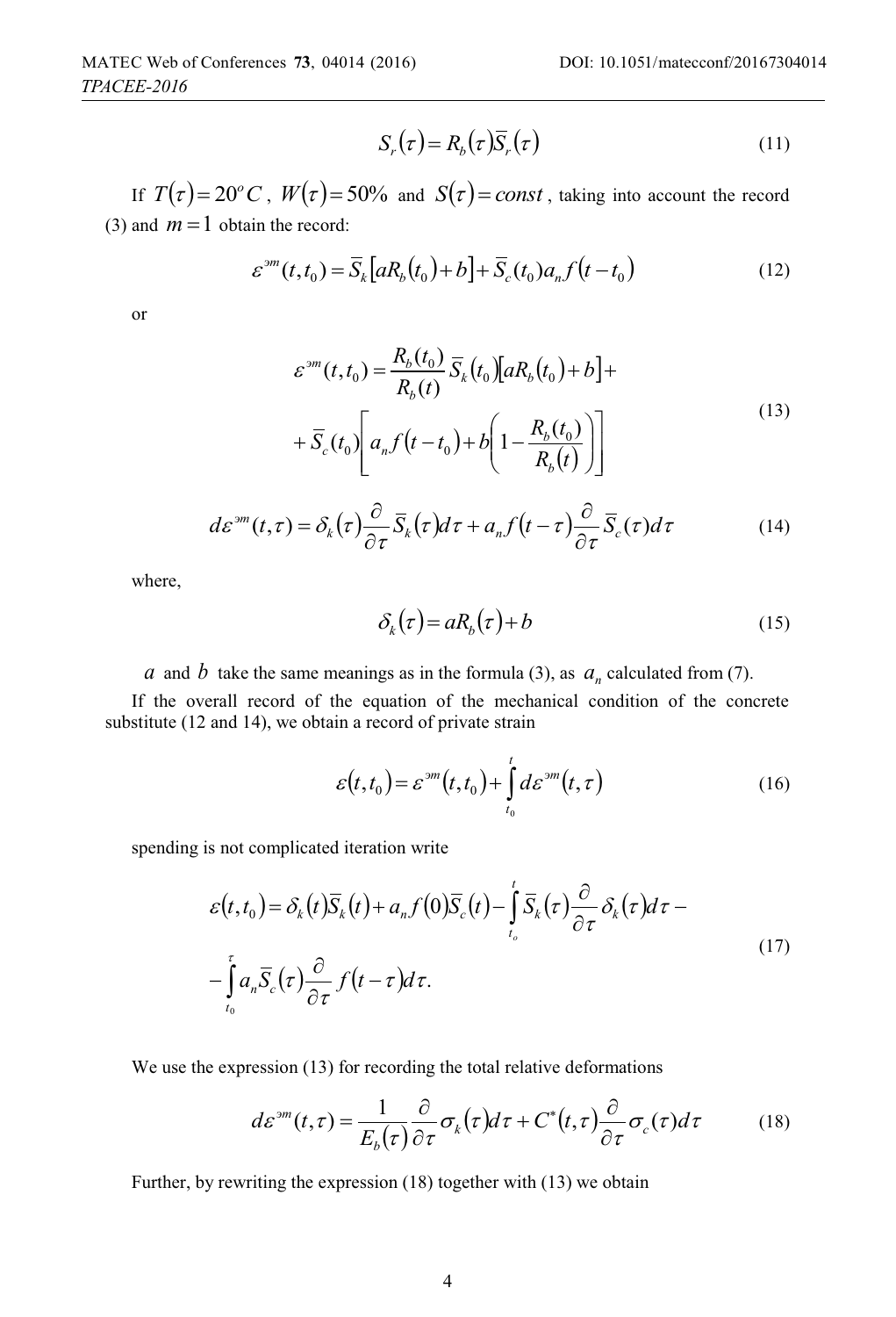$$
d\varepsilon^{3m}(t,\tau) = \delta_k(t,\tau)\frac{\partial}{\partial \tau}\overline{S}_k(\tau)d\tau + \delta_c(t,\tau)\frac{\partial}{\partial \tau}\overline{S}_c(\tau)d\tau, \qquad (19)
$$

where

$$
\delta_k(t,\tau) = R_b(\tau) \left[ a + \frac{b}{R_b(t)} \right] \tag{20}
$$

and

$$
\delta_k(t,\tau) = a_n f(t-\tau) + b \left[ 1 - \frac{R_b(\tau)}{R_b(t)} \right]
$$
 (21)

Here,

$$
\delta_k(t,t) = \delta_k(t) = aR_b(t) + b \tag{22}
$$

and

$$
\delta_k(t,t) = a_n f(0) = const.
$$
\n(23)

After further changes, substituting (13 and 19) to (16), we obtain the equation for determining the mechanical condition of the total strain

$$
\varepsilon(t,t_0) = \delta_k(t)\overline{S}_k(t) + a_n f(0)\overline{S}_c(t) - \int_{t_0}^t \overline{S}_k(\tau) \frac{\partial}{\partial \tau} \delta_k(t,\tau) d\tau - \int_{t_0}^t \overline{S}_c(\tau) \frac{\partial}{\partial \tau} \delta_c(t,\tau) d\tau.
$$
\n(24)

From the foregoing, it is evident that under certain specific strength characteristics of concrete, properties of its components (cement stone and aggregates), the maximum value of the short-term strain, creep deformation and modulus of elasticity of concrete depends on its strength at the time of loading.

It is known that concrete creep deformation are separate relative to the initial level of

stress in the structure  $S(t, \tau) = \frac{\varepsilon_c(t, \tau)}{\beta(\tau)}$ , where  $\beta(\tau) = \frac{\sigma(\tau)}{R_b(\tau)}$  $=\frac{O(t)}{R_b(\tau)}$ , where *t* - time of the

beginning of loading,  $\tau$  - the current time of observation.

Creep practically do not depend on the age of the concrete and are the property of invariance with respect to the loading.

The relationship between stress  $\sigma(\tau)$  and specific creep, ascribed to stresses  $S(t, \tau)$ , is given.

$$
S(t,\tau) = C(t,\tau)R_b(\tau) \tag{25}
$$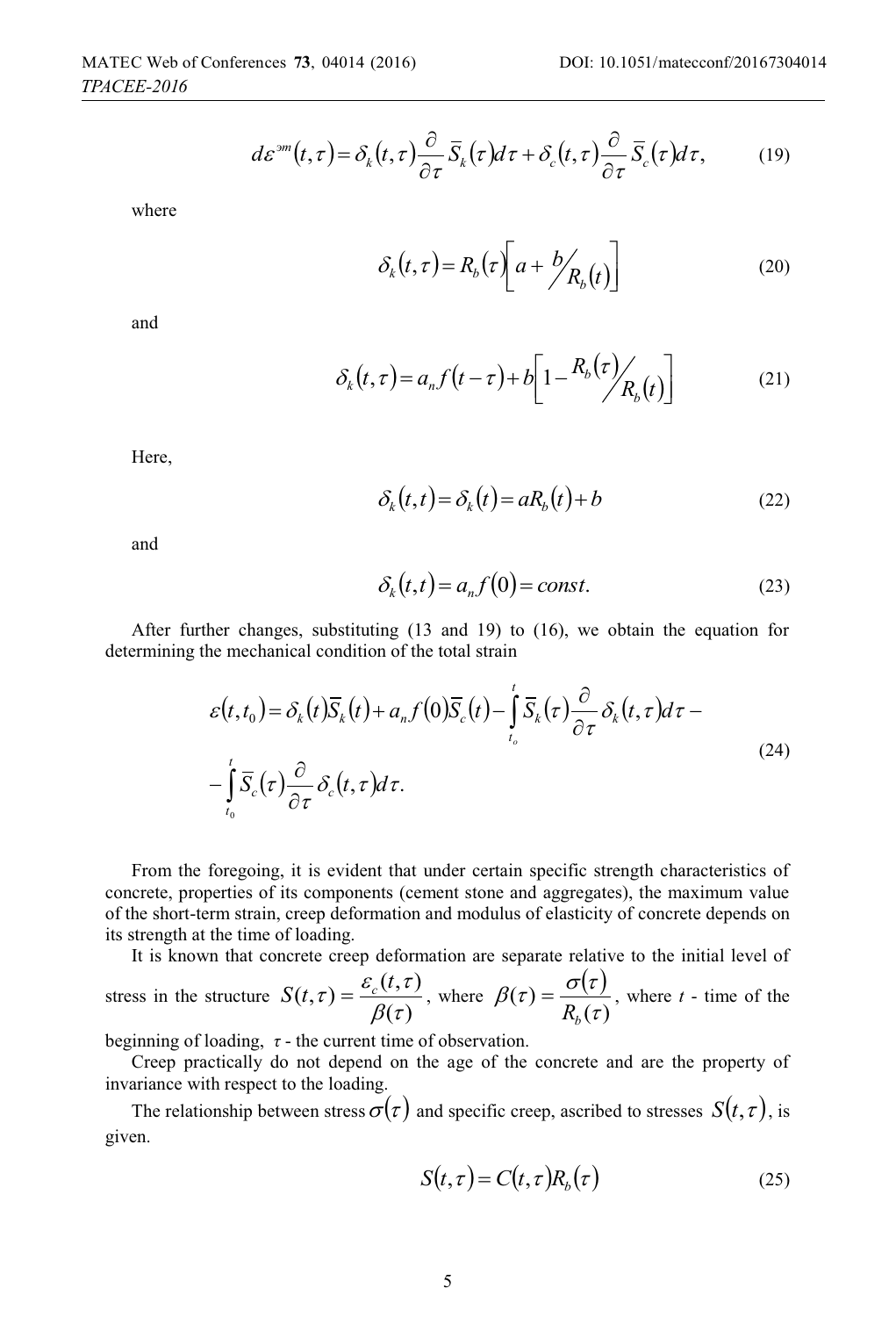If creep measures in the form of Mack Henry and S.V.Aleksandrovskiy can accept an expression

$$
C(t, \tau) = C(\infty, 28) \Omega(\tau) f(t - \tau), (25) \text{ can be rewritten as}
$$

$$
S(t,\tau) = C(\infty,28)\Omega(\tau)R_b(\tau)f(t-\tau)
$$
\n(26)

Concrete creep deformation  $S(t, \tau)$  depends on the duration of loading and  $(t - \tau)$  is not dependent on age concrete  $\tau$ . In this case, the condition must be satisfied

$$
\Omega(\tau)R_b(\tau) = k \tag{27}
$$

where  $k -$  is a constant of the material.

This expression is determined by a function of aging concrete in building structures on the creep properties

$$
\Omega(\tau) = \frac{k}{R_b(\tau)}\tag{28}
$$

or prism strength of concrete.

$$
R_b(\tau) = \frac{k}{\Omega(\tau)}\tag{29}
$$

Then take concrete function of aging at the age of 28 days:  $\Omega(\tau) = \Omega(28) = 1$ , further in accordance with the condition (27) at obtain  $k = R_b(28)$ 

$$
R_b(\tau) = R_b(28)\Omega(\tau)^{-1}
$$
\n(30)

Concrete strength depends on its age:  $R_b(t) = 0.7 R_b(28) \lg t$ , aging function  $\Omega(t) = 0.5 + 0.7 e^{-2\pi}$  for  $\gamma = 0.006$ .

When loading at a time  $t = 100 \text{ days}$ , depending on the concrete age, account for the strength of the prism will have the form  $R_b(100) = 0.7R_b(28)$ lg  $100 = 1.4R_b(28)$ :

and a function of aging  $\Omega(100) = 0.5 + 0.7 e^{-2 \times 0.00 \times 100} = 0.71$ . According to the formula  $(30)$ 

$$
R_b(100) = R_b(28)\Omega(100)^{-1} = R_b(28)\frac{1}{0,71} = 1.4R_b(28).
$$

For concrete example, the age  $t = 1000 \text{days}$ :  $R_b(1000) = 0.7R_b(28)$ lg  $1000 = 2.1R_b(28)$ ,  $\Omega(1000) = 0.5 + 0.7e^{-2 \times 0.006 \times 1000} \approx 0.5$ and formula (30)  $R_h(1000) = R_h(28) \frac{1}{2\pi} = 2R_h(28)$ 0,5  $R_b(1000) = R_b(28) \frac{1}{2.5} = 2R_b(28)$ .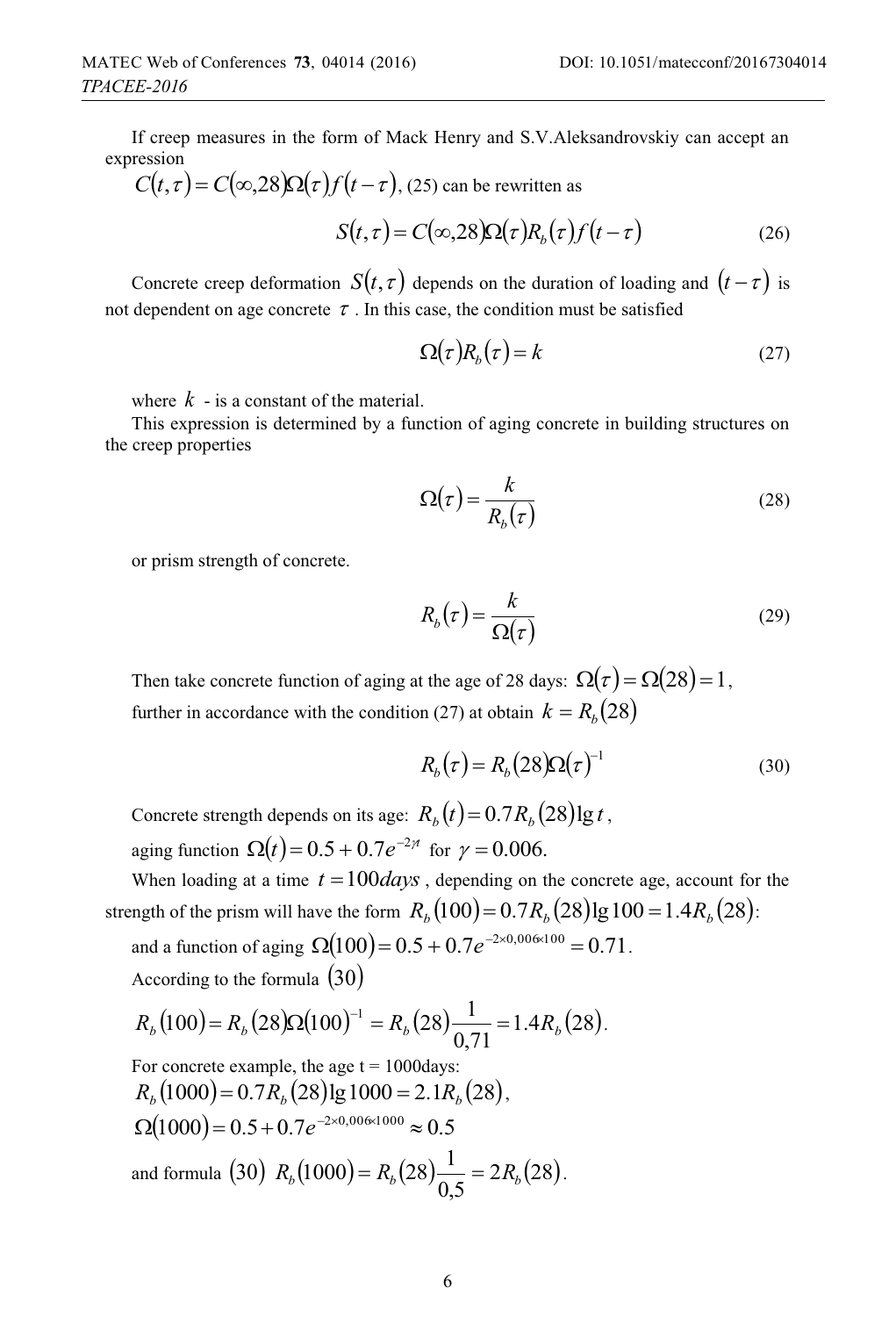As seen from the above examples, the results obtained by experiment and by the same formula  $(30)$  with high accuracy.

Continuing iterations, multiply the right and left sides in  $(30)$  a setting deformation

nonlinearity 
$$
\frac{1+V_k}{E_b(\tau)}
$$
, we obtain  $\frac{R_b(\tau)(1+V_k)}{E_b(\tau)} = \frac{R_b(28)(1+V_k)}{E_b(\tau)} \Omega(\tau)^{-1}$ .

Limit the relative shortening of the instantaneous static sense uploading reflects lefthand side of this expression.

Then we get from where  $\varepsilon_{k,R}(\tau) = \frac{R_b(28)(1+V_k)}{R_b(1+V_k)}$  $\mathcal{L}_{R}(\tau) \! = \! \frac{R_{b}(28)(1\!+\!V_{k})}{E_{b}(\tau)} \Omega(\tau)^{-1}$  $\mathcal{E}_{L}$ , I $\tau$ *b*  $R_{k,R}(\tau) = \frac{R_k(28)(1+V_k)}{E_k(\tau)}\Omega(\tau)^{-1},$  $\tau = \frac{R_b(28)(1+V_k)}{E_b(1+V_k)}$  $\frac{1+V_k}{(\tau)}\Omega(\tau)^{-1}$ ,  $=\frac{R_{b}(28)(1+V_{k})}{E_{b,n}(\tau)}\Omega(\tau)^{-1}$ τ *k R*  $E_b(\tau) = \frac{R_b(28)(1+V_k)}{E_b(\tau)} \Omega(\tau)^{-1}$  (31)

at  $\tau = 28 \Omega(\tau) = 1$  and

$$
E_b(28) = \frac{R_b(28)(1+V_k)}{E_{k,R}(28)}
$$
\n(32)

Further, substituting  $(32)(31)$ , we get

$$
E_b(28) = \frac{R_b(28)(1+V_k)}{E_{k,R}(28)}
$$
\n(33)

If we neglect the change in the limit of deformability of concrete under short-time loading, depending on the age, we get.

$$
E(\tau) = E_b(28)\Omega(\tau)^{-1}
$$
\n(34)

Experiments known scientists show that the age of the concrete limit deformability depends weakly, and its variations are within the experimental error. However, current regulations limit deformability take concrete constant.

# **4 Discussion**

Our results give reason to assume that in this case, three mechanical characteristics of concrete: strength measure  $\frac{R_b(\tau)}{R_b(\tau)}$ 1 , elastic-instantaneous deformation  $\frac{1}{E_b(\tau)}$  $\frac{1}{\sqrt{2}}$  and creep C  $(t, \tau)$  are proportional to the value of one common aging function expressing  $\Omega(\tau)$ , the